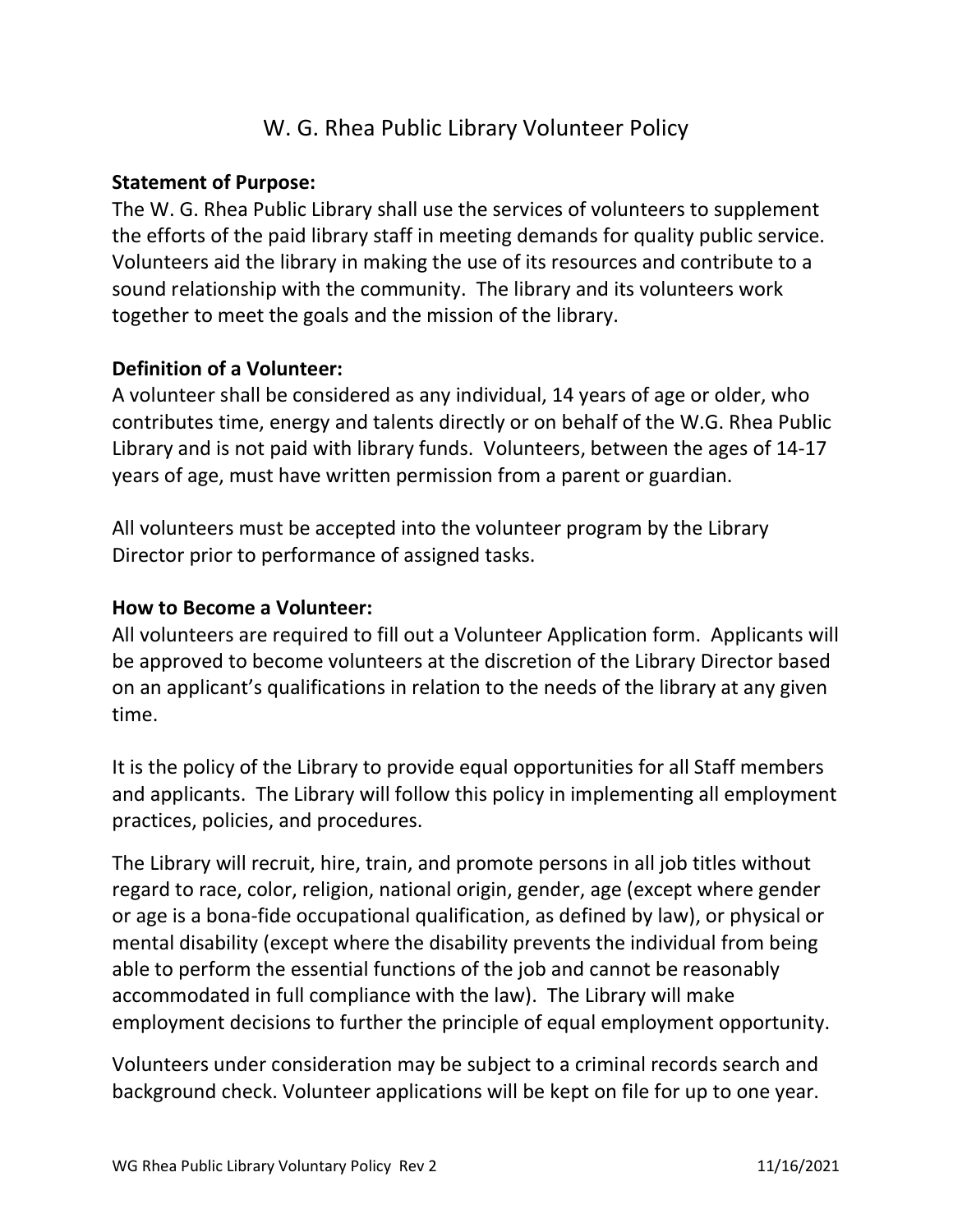# Supervision:

Each volunteer will be assigned an onsite supervisor and is expected to follow the procedures established by that staff member. The supervisor is responsible for the day to day management and guidance of the work and is available for consultation and assistance.

Volunteers are expected to perform their assigned duties to the best of their abilities and to be loyal to the mission, values, goals, and polices of the library. All volunteers should keep their supervisors informed of their projects and work status.

Volunteers are not allowed to take funds form customer or use the cash register. Only W. G. Rhea Public Library staff is allowed for security and liability reasons. Volunteers will be allowed, after being trained on privacy, ethics and confidentiality, to work the Circulation Desk at the discretion of the director.

### Attendance:

The library depends on volunteers to be present at scheduled times. If the Volunteer will be absent or late, they should notify their supervisor or the Director before their shift begins.

### Appearance:

Volunteers need to present a positive image to the public. It is expected that volunteers dress and grooming will be appropriate for a business environment and in keeping with the work assignment.

### Disciplinary Procedures:

Volunteers, in their capacity as unpaid staff, are expected to meet the same standards of professionalism required of the Library staff. Volunteers, who fail to meet the requirements of the job, violate library policies, or laws are subject to dismissal.

Furthermore, volunteers serve at will and agree that the library may at any time, for whatever reason, decide to terminate the volunteer's relationship with the library, or to make changes in the nature of their volunteer assignment. Volunteers should notify their supervisors as soon as possible if they are planning to resign from their position.